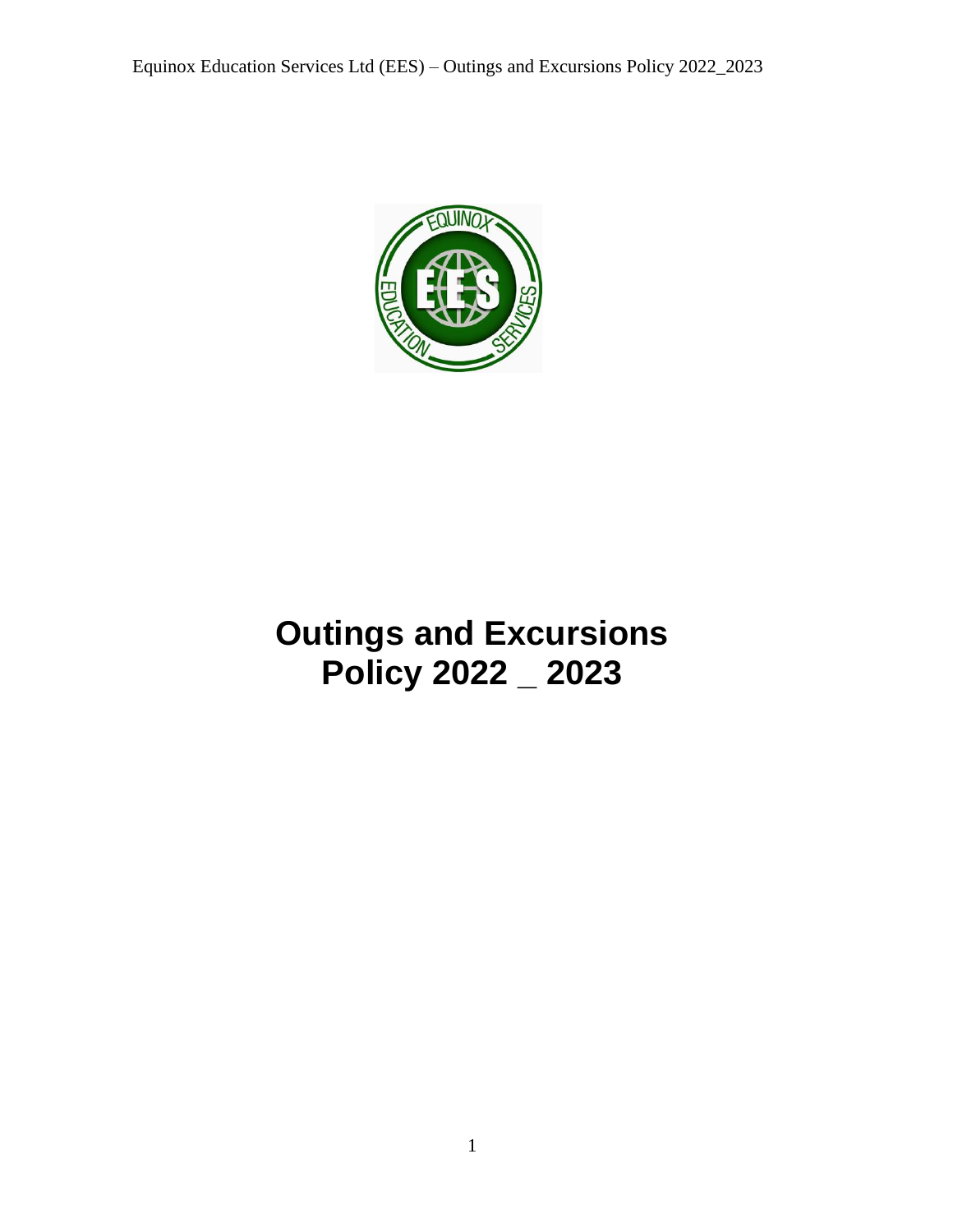## **1 Introduction**

#### **The Designated Safeguarding Persons (DSP) for Equinox Education Service Ltd (EES) is Noel Doyle (087-9975625)**

Equinox Education Services Ltd offer tailor made short term and long term programs for overseas individuals and groups throughout Ireland at various times of the year. Accommodation is for the most part in host families.

#### *Who is covered by this policy*

**All** adults who have any contact, in any form, with young persons aged under 18 are covered by this policy. This is a Child Protection and Safeguarding Policy.

Safeguarding – Generally 'looking after' the welfare of young people in our care Child Protection – Protecting children from direct and/or harmful behavior Young learners – Students under the age of 18

Whilst the majority of this policy is applicable to all our programs the above mentioned staff are responsible for reviewing and updating the policy on an annual basis at a minimum, or more frequently if required:

EES Outings and Excursions Policy:

Updated and reviewed by  $\cdot$  : May 26<sup>th</sup> 2022

Signed North Proche

#### *Policy statement*

Equinox Education Services Ltd (herein after referred to as EES) has a moral and legal obligation to ensure that, when given responsibility for young people, EES staff provide them with the highest possible standard of care. EES is committed to devising and implementing policies so that everyone accepts their responsibilities to safeguard and protect children from harm and abuse. This means following procedures to protect children and report any concerns about their welfare to appropriate staff and authorities.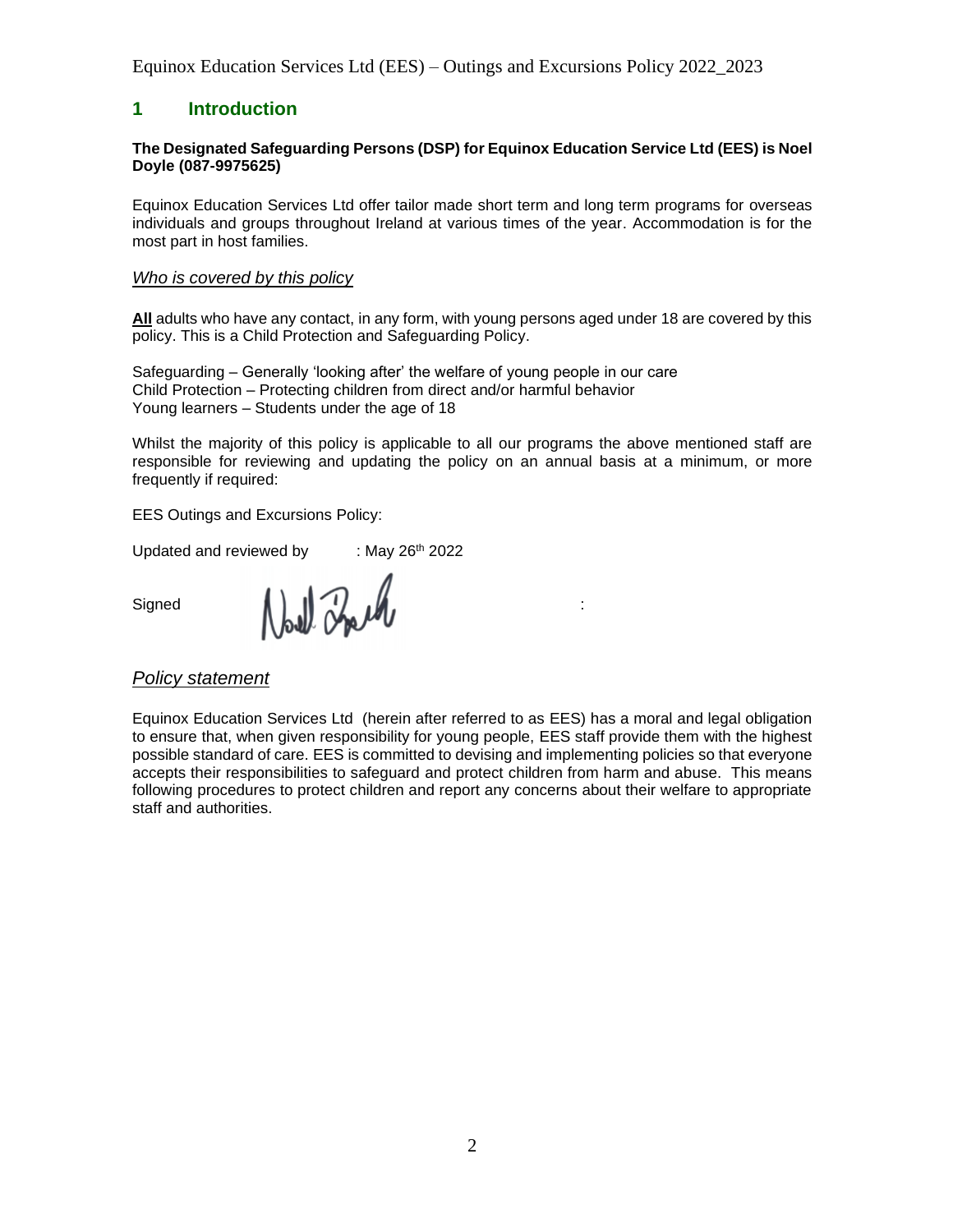## **Introduction and aims**

The Abbey Vocational school is committed to incorporating educational visits into its curriculum, providing that they will enhance students' relevant understanding and experience and are seen as a valuable addition to the regular school experience. They should promote the mission statement of the school and form an integral part of a student's journey through school. Such activities may include attendance at sporting events, visits to appropriate exhibitions, conferences, longer-term educational tours either in Ireland or abroad. The aim of school trips is to provide an educational, cultural, social and personal experience for everyone involved. Educational trips and visits provide an excellent opportunity for the personal growth and development of students. They can have a positive effect on students' self esteem and can significantly improve many skills including their ability to work with others, using their initiative, powers of investigation and improved understanding of their surroundings. Educational visits provide rich experiences that cannot be created in school and many students will cherish them for a long time to come.

Taking into account the age and interests of the children and the curriculum being covered, school tours will be arranged by the school to present the children with a new environment in which they can observe, investigate and relate their findings to their own environment. Tours will be arranged at the discretion of the class teacher.

This draft policy was drawn up in consultation with the staff and circulated to the Board of Management (BoM) and Parents Association for observations and feedback.

## School trips assist in:

- broadening cultural and intellectual experiences;
- fostering independence, maturity and team-building;
- enhancing students' social skills ;
- improving language acquisition and skills ;
- promoting greater understanding among different cultures;
- providing teachers with an opportunity to get to know students in a nonclassroom environment.

There should be a balanced programme of outings and trips for the school year that does not prove too costly to parents and does not overburden the school timetable.

## **Aims of the Policy**

The overall aims of the policy are:

• that the health, safety and welfare of the students are safeguarded by ensuring that reasonable care has been taken in the nature of the trip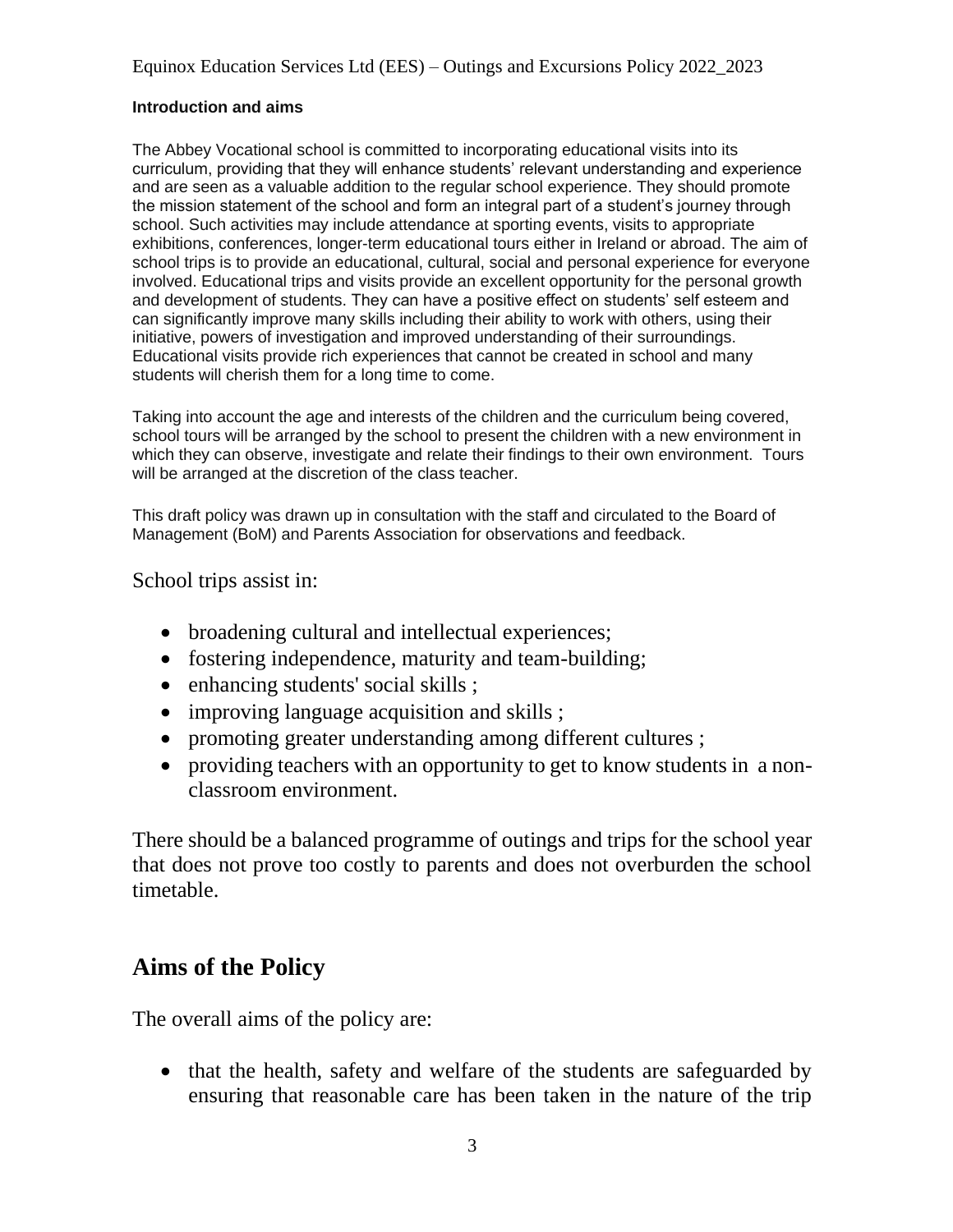chosen, the level of supervision provided, the venue, the means of transportation, the careful assessment of any dangers to which the students may be exposed and the demands on the physical resources of the pupils, having regard to their age and capacity;

- that staff are assisted in the planning of trips and outings;
- that trips and outings are managed efficiently and with a level of supervision firmly established within accepted guidelines;
- that expectations of behaviour are clarified for all trips;
- that students meet clear criteria before they are deemed eligible to take part in certain out of school activities and in particular any trips involving an overnight stay.

## **Rationale**

The need for this policy arises due to children being exposed to a wide variety of different experiences while on school outings, and the necessity to have a framework for good practice in place to cover all eventualities.

## **Aims**

- To ensure all practical possibilities are covered in reducing the exposure of children to risk on outings
- To provide an enjoyable educational experience for all children

## **Policy Content**

As always the class teacher is responsible for his/her class. However it is school policy to ensure a number of assistants accompany a teacher on trip and assign individual groups of 10 children approximately to individual teachers or parental supervisors. This number varies on the age and needs within a class. No matter what size a class is, there will always be a minimum of 3 adults on each tour. This allows for an adult to accompany an injured child to hospital while leaving 2 adults with the rest of the class.

## **Tour Kit**

Leaders will take a tour kit on all outings. These will be available from the office. The kit will contain;

- First aid materials, refuse and illness bags, water, kitchen roll
- Own mobile phone, umbrella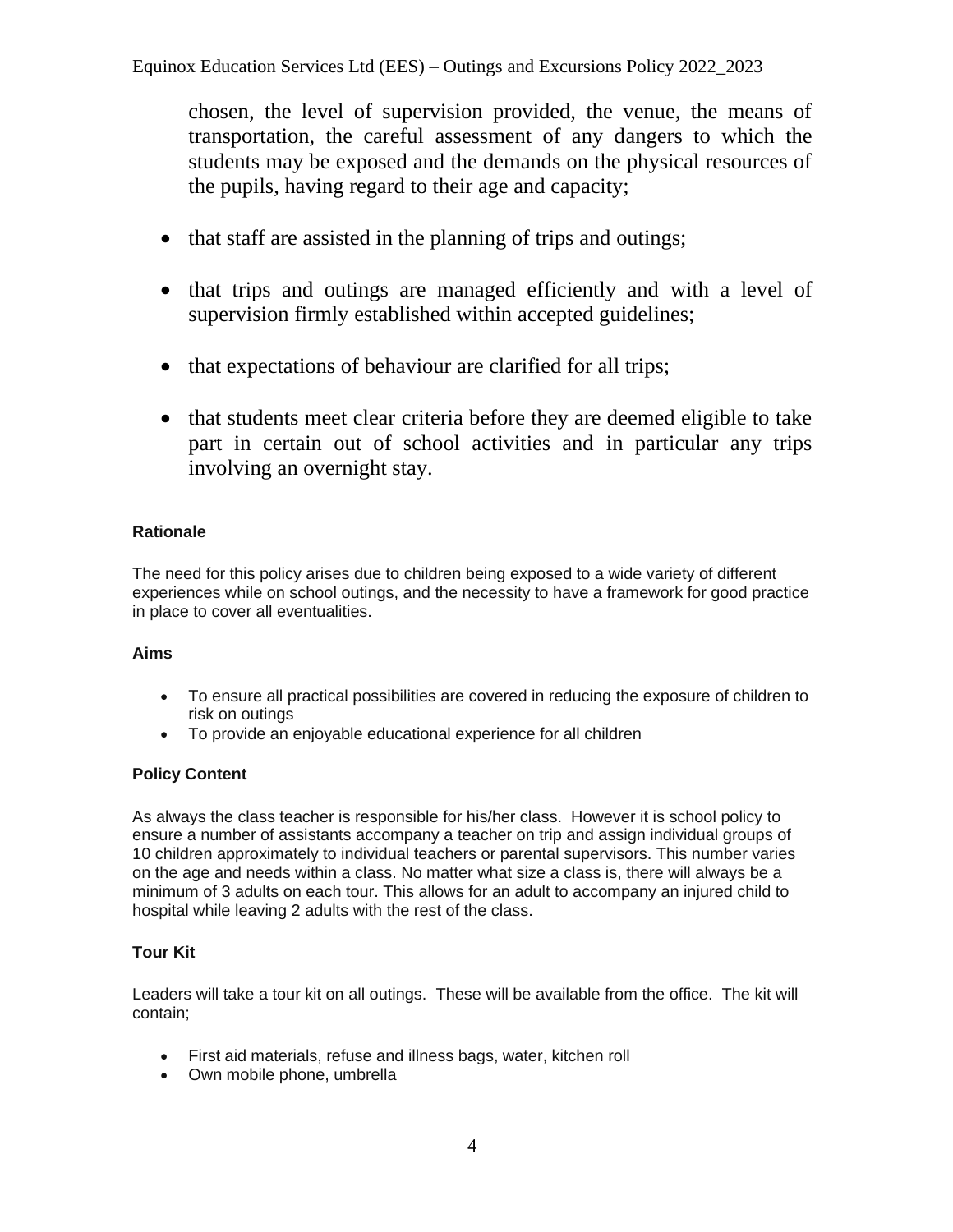Equinox Education Services Ltd (EES) – Outings and Excursions Policy 2022\_2023

• Any additional medication needed by an individual chilod (according to our Policy on the Administration of Medicine)

#### **Cost**

The teachers will ensure that the cost of the tour is reasonable and represents value for money. All children will be actively encouraged to save towards the cost of the tour.

#### **Venue**

The teacher will be "au fait" with venue, with particular reference to educational opportunities afforded, and services available (phone, toilets, emergency facilities). Where no phone facilities exist, the leader will have a pre-arranged plan to deal with emergencies.

#### **Weather Conditions**

Parents should be aware of changing weather conditions depending on the time of year. Rain and head gear may be essential for all children and a change of clothes may be necessary, depending on the venue. Likewise suncream should be applied by parent before children depart on tour.

#### **Equality of Access**

Classes may choose a venue suitable for their own level or lower but not from levels above. Teachers will ensure that venues are suitable for pupils with special needs, physical disabilities or other individual considerations. Teachers should consult with Principal about choice of venue if there are any queries of accessibility for individual children.

#### **Uniforms**

Teachers travelling together will decide whether uniforms or tracksuits should be worn by all. Children should never wear name badges in public under Child Protection guidelines.

#### **Reports**

Where problems arise either with venue or transport teachers will report back to the Principal.

#### **Conduct on Tours**

Pupils' behaviour on tours will comply with the standard set down in the School's Code of Behaviour. In certain circumstances parents may be asked to agree to a contract on behaviour. Where it is felt that a child's conduct would pose a safety risk or inhibit the educational benefit for self or others, the teacher may refuse the child permission to travel. Parents will be advised of this in advance.

#### **School Rules for tours & excursions**

- Children must obey their supervisors & teachers at all times
- Children must remain seated with buckled seatbelt while the bus is in motion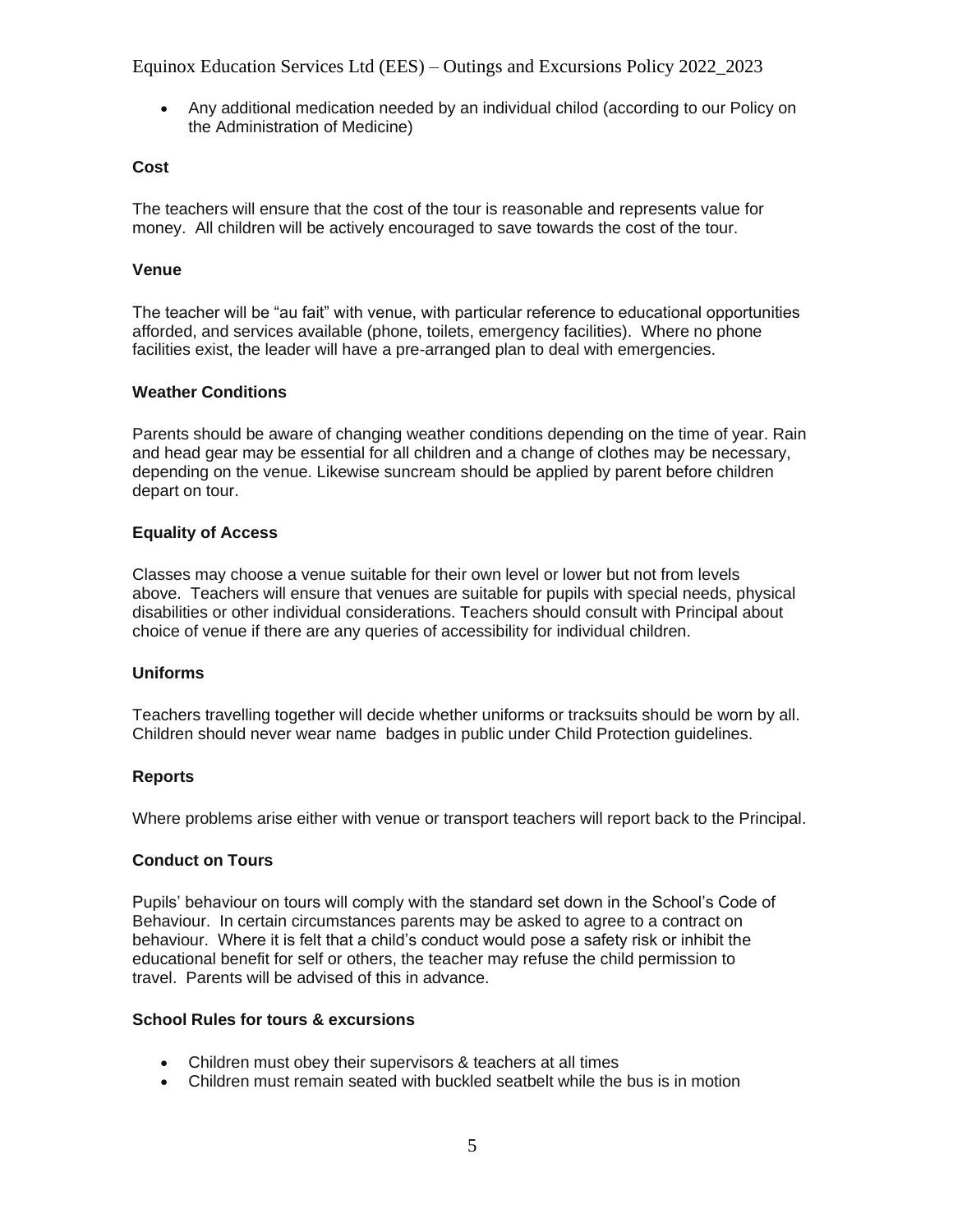- Children are not allowed to eat/drink on the bus nor are they allowed to bring electronic devices with them
- Children should not bring money with them
- Children must remain with their allocated grouping and supervisor at all times
- Children will line up in their individual groups on disembarking from the bus
- Children should never attend a bathroom alone.
- Roll calls/head counts are taken when children return to the bus or centre after each segment of the tour
- Eating chewing gum is not allowed on school tours. While one treat is allowed, this should be at the parent's discretion.

#### **Safety and Supervision**

Teachers will be extra vigilant when taking children out of the school. Special attention will be paid to – Road Safety, Behaviour on bus, Risks posed by particular venues (e.g. adventure playgrounds, areas of water etc.). Teachers must accompany their class throughout the tour. Shared supervision will allow for teacher's lunch and toilet breaks.

In cases of accident or emergency, a teacher will accompany an injured child to hospital, while the remaining teachers, SNAs & volunteers shall remain with the rest of the children. In the case where there is only one class teacher with accompanying parent volunteers, a parent will accompany the injured child to hospital while the teacher remains with his/her class in loco parentis. All procedures under our Health & Safety and Critical Incident policies will be adhered too.

#### **Informing Parents**

Teachers will ensure that Parents are given sufficient notice of;

- Itinerary & Timetable
- Cost
- Special clothing necessary and packed lunch (no glassware)

#### **Success Criteria**

- Positive experiences for all
- Children having a safe enjoyable learning experience
- Teacher/Parent Satisfaction

#### **APPENDIX 1**

## **TOURS CHECKLIST**

#### **Before the tour**

- Venue booked
- Transport booked
- Individual parents informed of travelling embargo on disruptive pupils
- Timetable organised